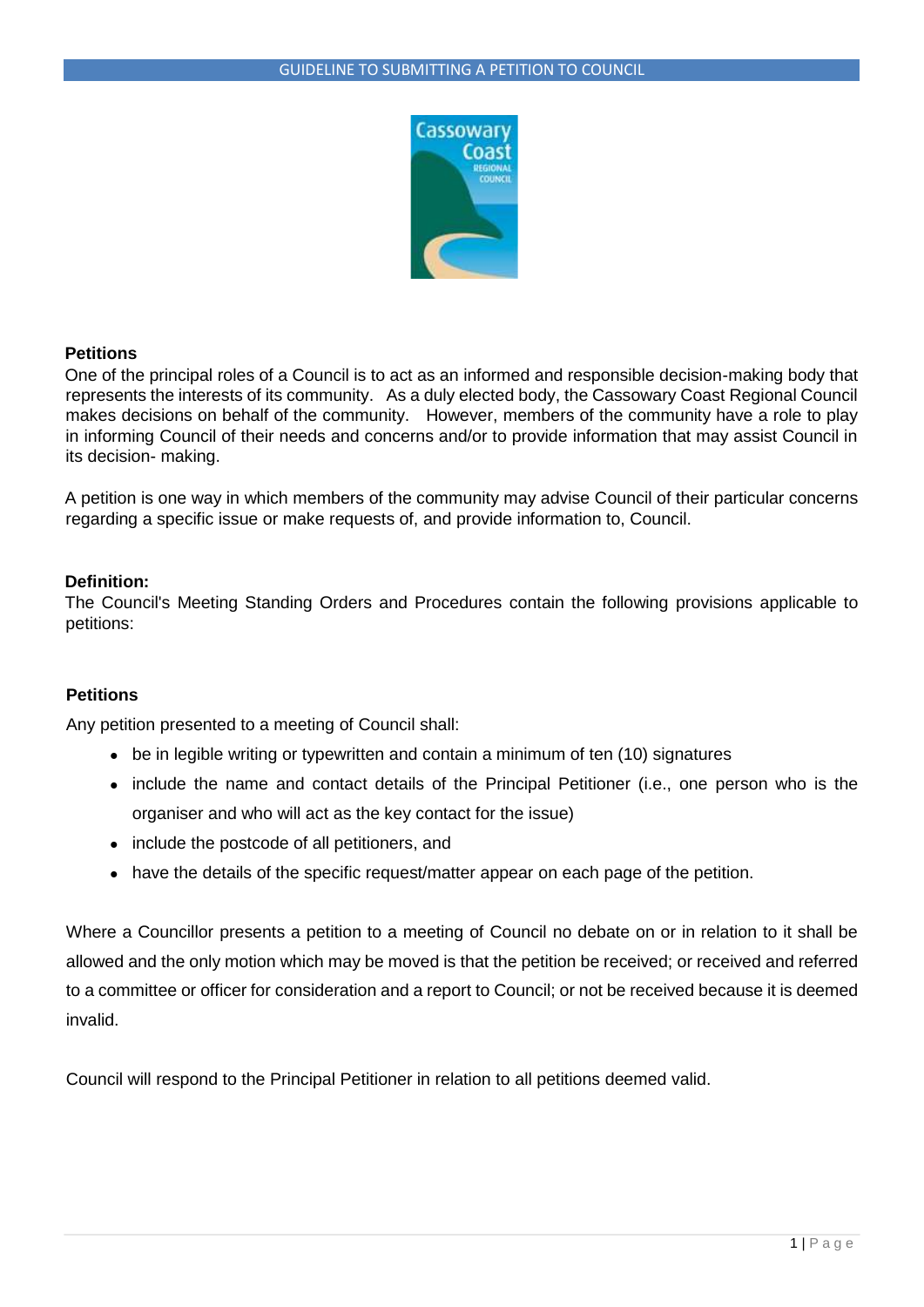### **Process:**

Hard copy petitions received by the Cassowary Coast Regional Council must:

- Set out the request or submission of the petitioners on each page
- Include the full name and address of the person submitting the petition (the principal petitioner)
- Include the full name and address of petitioners to enable the Council to confirm these details if necessary
- The date the petition was signed

Hard copy petitions can be presented to the Mayor/Divisional Councillors or be received at the Cassowary Coast Regional Council's offices located at 70 Rankin Street, Innisfail or PO Box 887, Innisfail Q 4860.

Ordinary meetings of the Council are held each month unless otherwise advertised.

Petitions must be submitted at least 2 (two) clear days prior to the closure of the agenda, to enable a report to be included on the agenda for the next ordinary meeting of Council. (*The agenda closes approximately seven (7) days before the Council Meeting*).

A report to Council will be prepared by a Council officer detailing:

- The name of the petition contact person
- The nature of the request or issue/s raised;
- A recommendation relating to the request or issue.

Under Schedule 3, 11 (1) and Schedule 3, 11 (b) of the *Information Privacy Act 2009*, the personal information of petitioners will be withheld from the public agendas.

If further investigation is required into the request or issue, this will be noted in the report. A subsequent report will be submitted to Council with an appropriate recommendation relating to the request or issue.

If you have any queries regarding petitions, please contact the Office of the CEO on T: 1300 763 903

#### **Procedure References:**

Council Meeting Standing Orders and Procedures.

#### *Privacy Disclosure Notice*

*Cassowary Coast Regional Council respects your privacy and is collecting your personal information for the purpose of processing a petition presented to Council. The collection of this information is authorised under the Local Government Act 2009. Your personal information will not be disclosed to any other person or agency unless you have given your permission or Council is required to do so by law. You may apply to access this information on the appropriate form obtainable from the Council Website at any time.*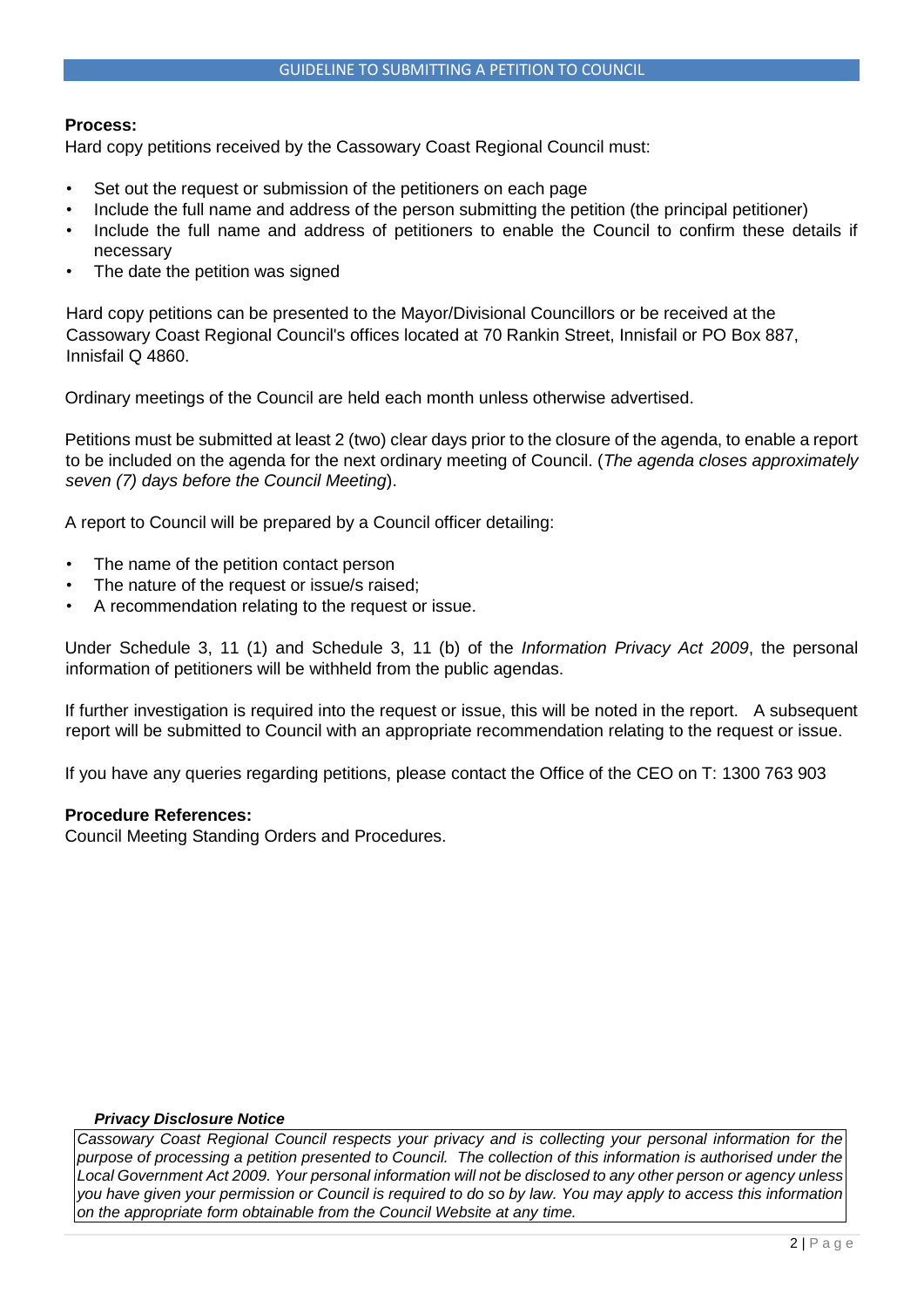# **EXAMPLE OF A PETITION**

\_\_\_\_\_\_\_\_\_\_\_\_\_\_\_\_\_\_\_\_\_\_\_\_\_\_\_\_\_\_\_\_\_\_\_\_\_\_\_\_\_\_\_\_\_\_\_\_\_\_\_\_\_\_\_\_\_\_\_\_\_\_\_\_\_\_\_\_\_\_\_\_\_\_\_\_\_\_\_\_\_\_\_

\_\_\_\_\_\_\_\_\_\_\_\_\_\_\_\_\_\_\_\_\_\_\_\_\_\_\_\_\_\_\_\_\_\_\_\_\_\_\_\_\_\_\_\_\_\_\_\_\_\_\_\_\_\_\_\_\_\_\_\_\_\_\_\_\_\_\_\_\_\_\_\_\_\_\_\_\_\_\_\_\_\_\_

\_\_\_\_\_\_\_\_\_\_\_\_\_\_\_\_\_\_\_\_\_\_\_\_\_\_\_\_\_\_\_\_\_\_\_\_\_\_\_\_\_\_\_\_\_\_\_\_\_\_\_\_\_\_\_\_\_\_\_\_\_\_\_\_\_\_\_\_\_\_\_\_\_\_\_\_\_\_\_\_\_\_\_

\_\_\_\_\_\_\_\_\_\_\_\_\_\_\_\_\_\_\_\_\_\_\_\_\_\_\_\_\_\_\_\_\_\_\_\_\_\_\_\_\_\_\_\_\_\_\_\_\_\_\_\_\_\_\_\_\_\_\_\_\_\_\_\_\_\_\_\_\_\_\_\_\_\_\_\_\_\_\_\_\_\_\_

\_\_\_\_\_\_\_\_\_\_\_\_\_\_\_\_\_\_\_\_\_\_\_\_\_\_\_\_\_\_\_\_\_\_\_\_\_\_\_\_\_\_\_\_\_\_\_\_\_\_\_\_\_\_\_\_\_\_\_\_\_\_\_\_\_\_\_\_\_\_\_\_\_\_\_\_\_\_\_\_\_\_\_

To: Cassowary Coast Regional Council **Page #** Page #

We, the undersigned residents petition the Council and ask that:

# **The Principal Petitioner is:**

| <b>NAME</b> | <b>ADDRESS</b><br>(including postcode) | <b>SIGNATURE</b> | <b>DATE</b> |
|-------------|----------------------------------------|------------------|-------------|
|             |                                        |                  |             |

## **Petitioners:**

| <b>NAME</b> | <b>ADDRESS</b>       | <b>SIGNATURE</b> | <b>DATE</b> |
|-------------|----------------------|------------------|-------------|
|             | (including postcode) |                  |             |
|             |                      |                  |             |
|             |                      |                  |             |
|             |                      |                  |             |
|             |                      |                  |             |
|             |                      |                  |             |
|             |                      |                  |             |
|             |                      |                  |             |
|             |                      |                  |             |
|             |                      |                  |             |
|             |                      |                  |             |
|             |                      |                  |             |
|             |                      |                  |             |
|             |                      |                  |             |